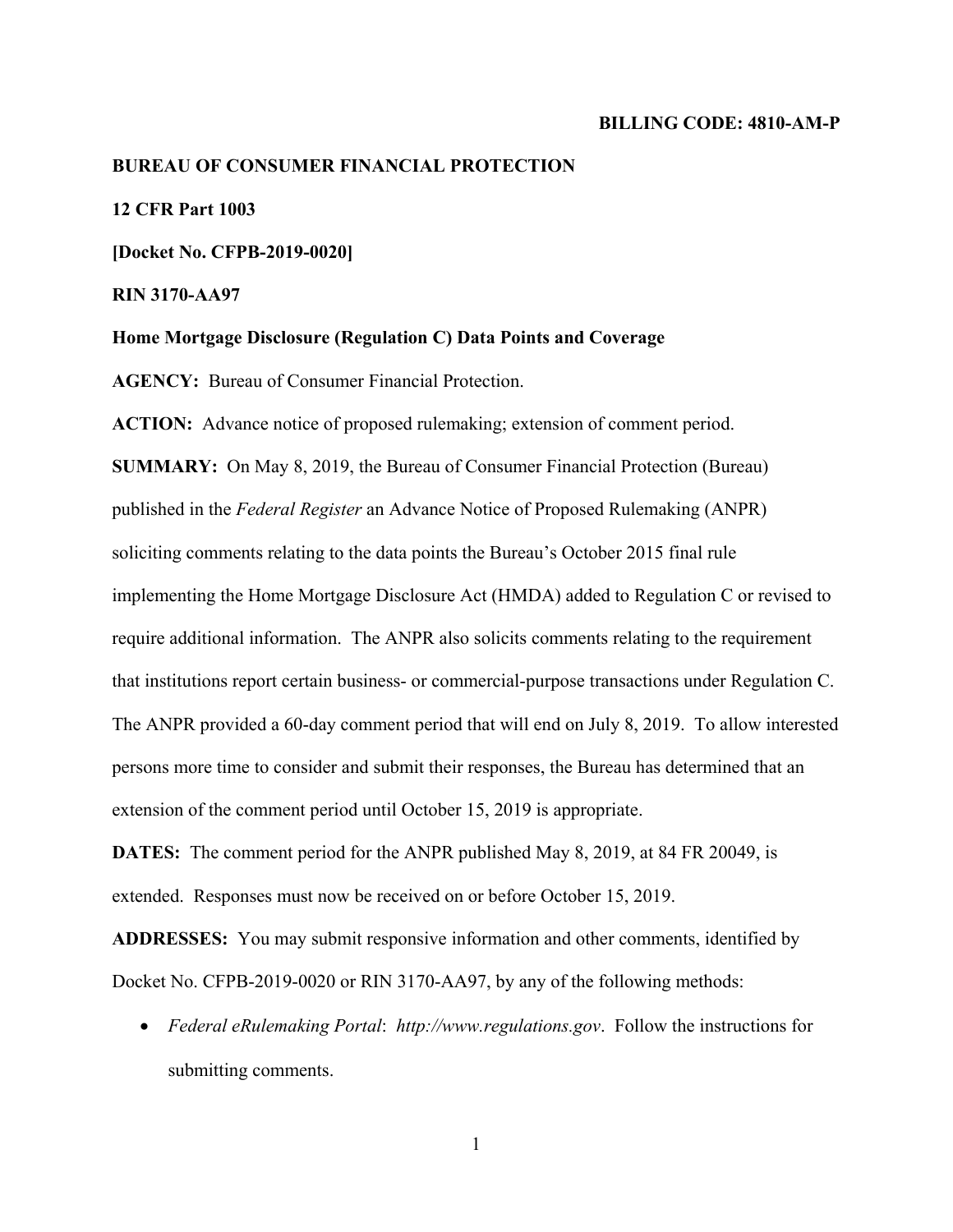- *Email*: *2019-ANPR-HMDA@cfpb.gov*. Include Docket No. CFPB-2019-0020 or RIN 3170-AA97 in the subject line of the message.
- *Mail*: Comment Intake, Bureau of Consumer Financial Protection, 1700 G Street NW, Washington, DC 20552.
- *Hand Delivery/Courier*: Comment Intake, Bureau of Consumer Financial Protection, 1700 G Street NW, Washington, DC 20552.

*Instructions*: When responding to a particular question, please note the question number at the top of the response. You are not required to answer all questions to receive consideration of your comments. The Bureau encourages the early submission of comments.

All submissions should include the agency name and docket number or Regulatory Information Number (RIN) for this rulemaking. Because paper mail in the Washington, DC area and at the Bureau is subject to delay, commenters are encouraged to submit comments electronically. In general, all comments received will be posted without change to *http://www.regulations.gov*. In addition, comments will be available for public inspection and copying at 1700 G Street NW, Washington, DC 20552, on official business days between the hours of 10:00 a.m. and 5:00 p.m. Eastern Time. You can make an appointment to inspect the documents by telephoning 202-435-7275.

All submissions, including attachments and other supporting materials, will become part of the public record and subject to public disclosure. Proprietary information or sensitive personal information, such as account numbers or Social Security numbers, or names of other individuals, should not be included. Submissions will not be edited to remove any identifying or contact information.

2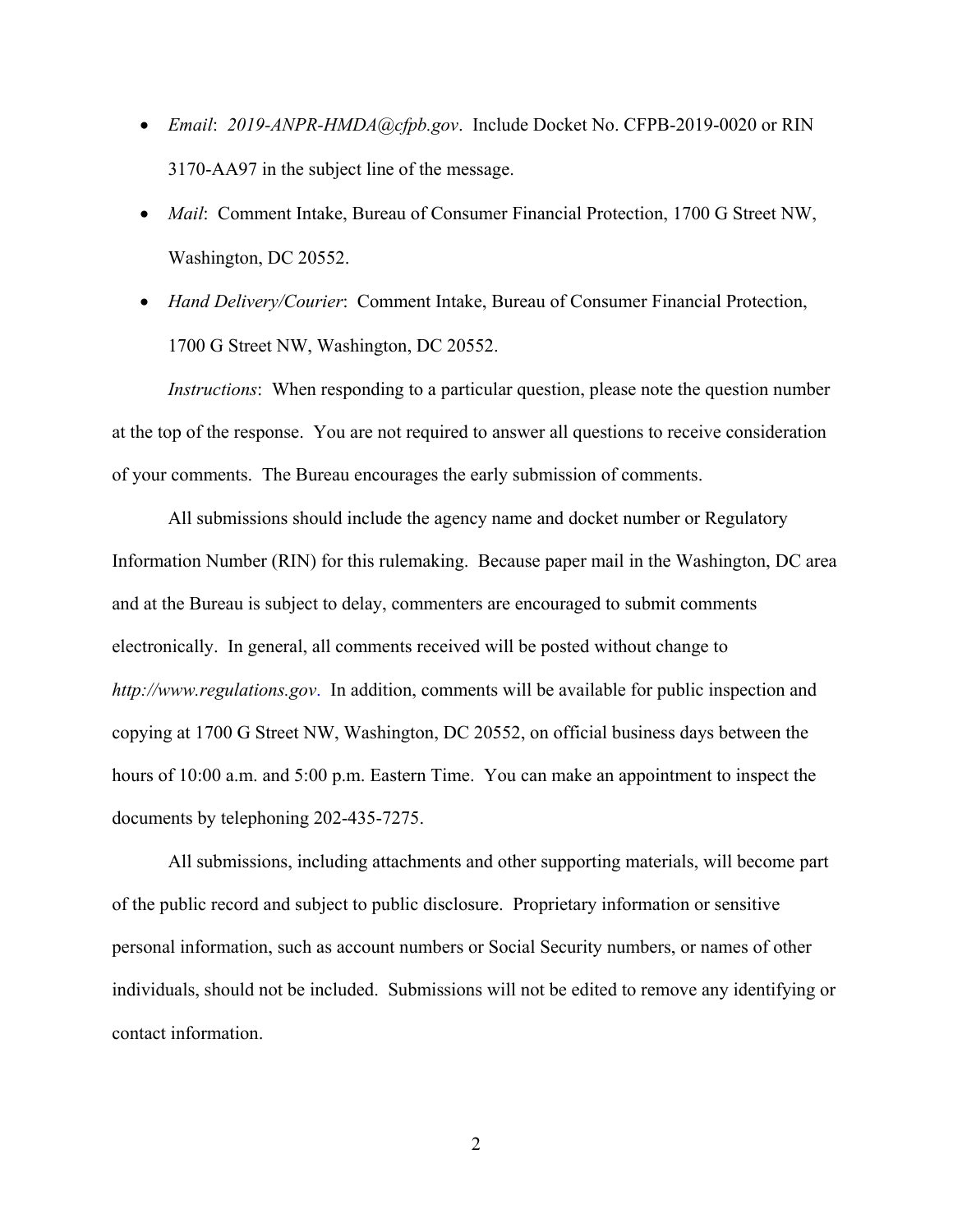The Bureau invites comment on all aspects of the ANPR from all interested parties. In the event that a respondent may have concerns about revealing proprietary or personal information, the Bureau welcomes comments from attorneys, consumer advocacy organizations, trade associations, or other representatives that do not identify their clients.

**FOR FURTHER INFORMATION CONTACT:** Shaakira Gold-Ramirez, Counsel; or David Hixson, Senior Counsel, Office of Regulations, at 202-435-7700 or

*https://reginquiries.consumerfinance.gov/*. If you require this document in an alternative electronic format, please contact *CFPB\_Accessibility@cfpb.gov*.

## **SUPPLEMENTARY INFORMATION:**

On May 2, 2019, the Bureau issued the ANPR. The ANPR was published in the *Federal Register* on May 8, 2019. The ANPR seeks comment, data, and information from the public relating to whether to make changes to the data points the Bureau's October 2015 final rule implementing HMDA added to Regulation C or revised to require additional information. The ANPR also seeks comment, data, and information from the public relating to the requirement that institutions report certain business- or commercial-purpose transactions under Regulation C.

The comment period for the ANPR was set to close on July 8, 2019. The Bureau has received multiple written requests asking that the Bureau extend the comment period. The requests indicated that additional time would enable interested parties to more thoroughly consider and respond to the questions presented in the ANPR. For example, a group of three industry trade associations asked that the Bureau extend the comment period from 60 to 90 days so that, among other things, they would have sufficient time to survey their members about the questions presented in the ANPR. A group of 18 consumer advocacy and other non-profit organizations asked that the Bureau reissue the ANPR and allow for a new 90-day comment

3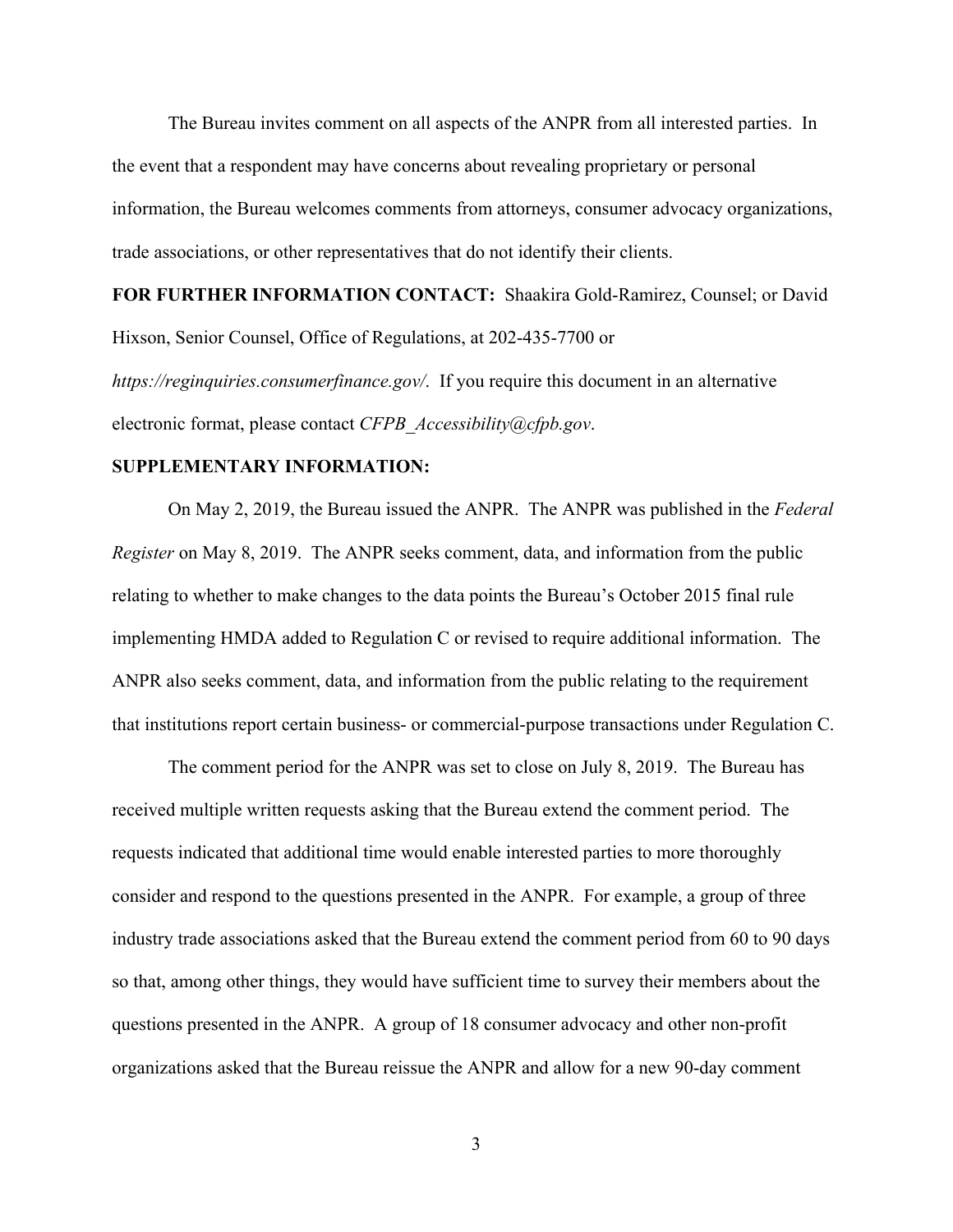period after the release of the national loan level dataset for the data collected by financial institutions in 2018 and the Bureau's annual overview of residential mortgage lending based on that data (collectively, the 2018 HMDA Data).<sup>1</sup> These organizations noted that 2018 was the first year that HMDA and Regulation C have required institutions to collect and report the data points that are the subject of the ANPR.

The Bureau has balanced interested parties' desire to have additional time to consider the issues raised in the ANPR, gather data, and prepare their responses, with the need to proceed expeditiously to consider comments and determine whether to issue a proposed rule. The Bureau expects the 2018 HMDA Data to be released in late summer. In light of these factors, the Bureau believes that an extension of the ANPR comment period to October 15, 2019 is appropriate and will allow interested parties adequate time to consider the 2018 HMDA Data before submitting their comments on the ANPR. The Bureau does not, however, believe it is necessary or appropriate to reissue the ANPR with a new 90-day comment period. The ANPR comment period will now close October 15, 2019.

 $\overline{a}$ 

<sup>&</sup>lt;sup>1</sup> With respect to the data collected by financial institutions in 2017, the national loan level dataset and the Bureau's annual overview can be found on the Bureau's website. *See* Bureau of Consumer Fin. Prot., "Data Point: 2017 Mortgage Market Activity and Trends" (May 7, 2018), *https://www.consumerfinance.gov/data-research/researchreports/cfpb-data-point-mortgage-market-activity-and-trends/*.